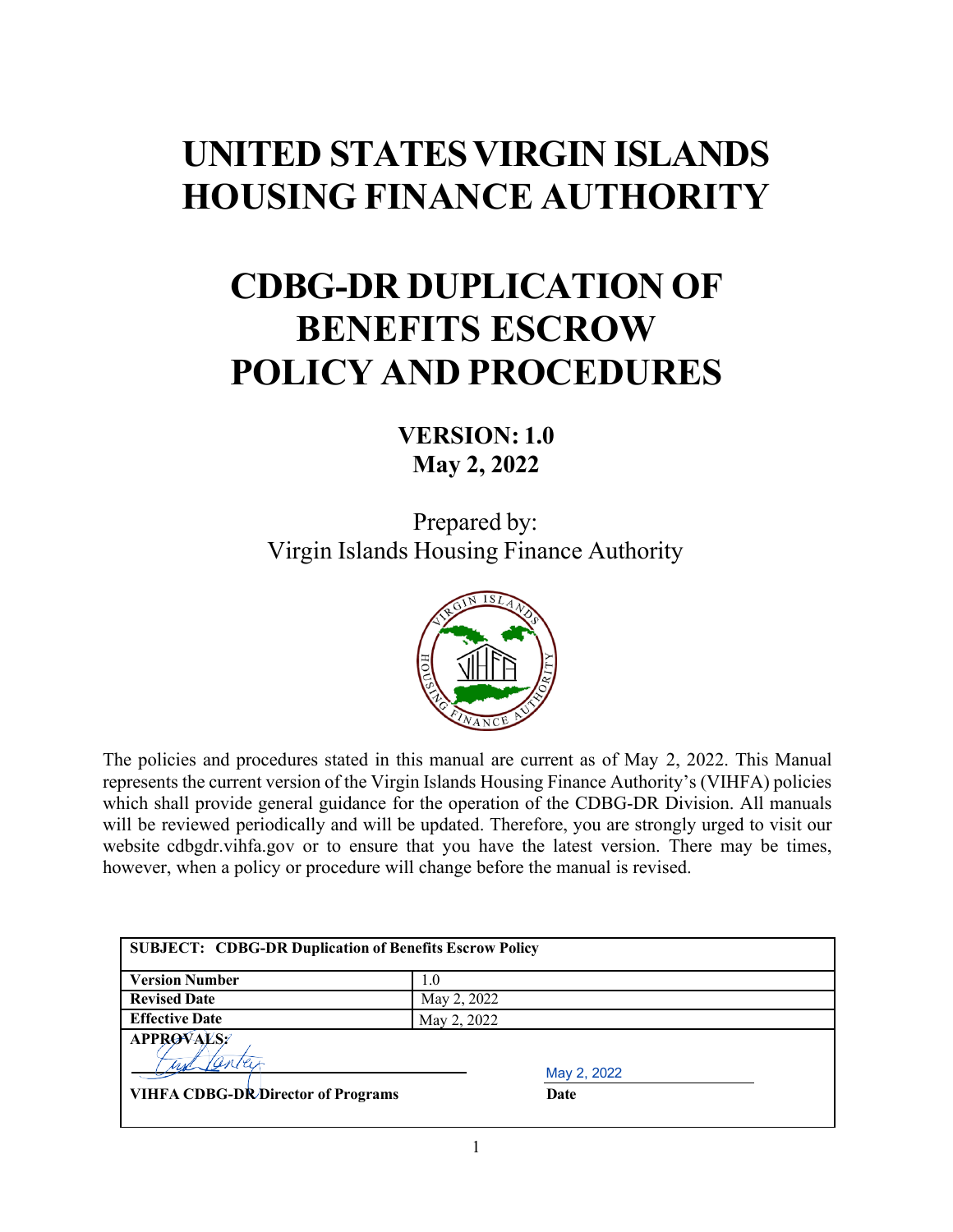| Table 1: CDBG-DR Duplication of Benefits Escrow Policies and Procedures Manual Version Control |  |
|------------------------------------------------------------------------------------------------|--|
|------------------------------------------------------------------------------------------------|--|

| <b>Version Number</b> | <b>Date Revised</b> | <b>Description</b>             |
|-----------------------|---------------------|--------------------------------|
| VERSION 1.0           | 05/02/2022          | Version 1 of the Escrow Policy |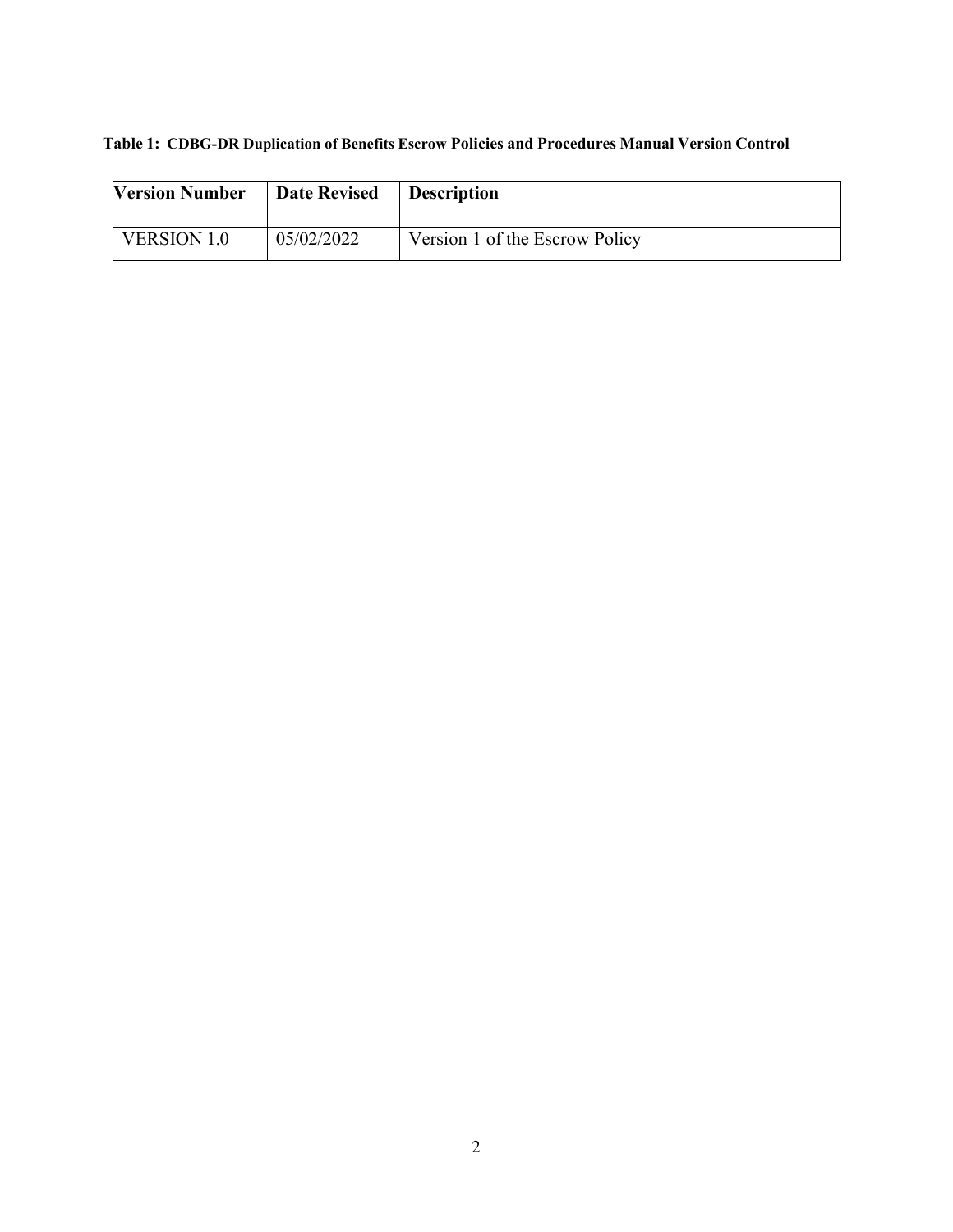# **Contents**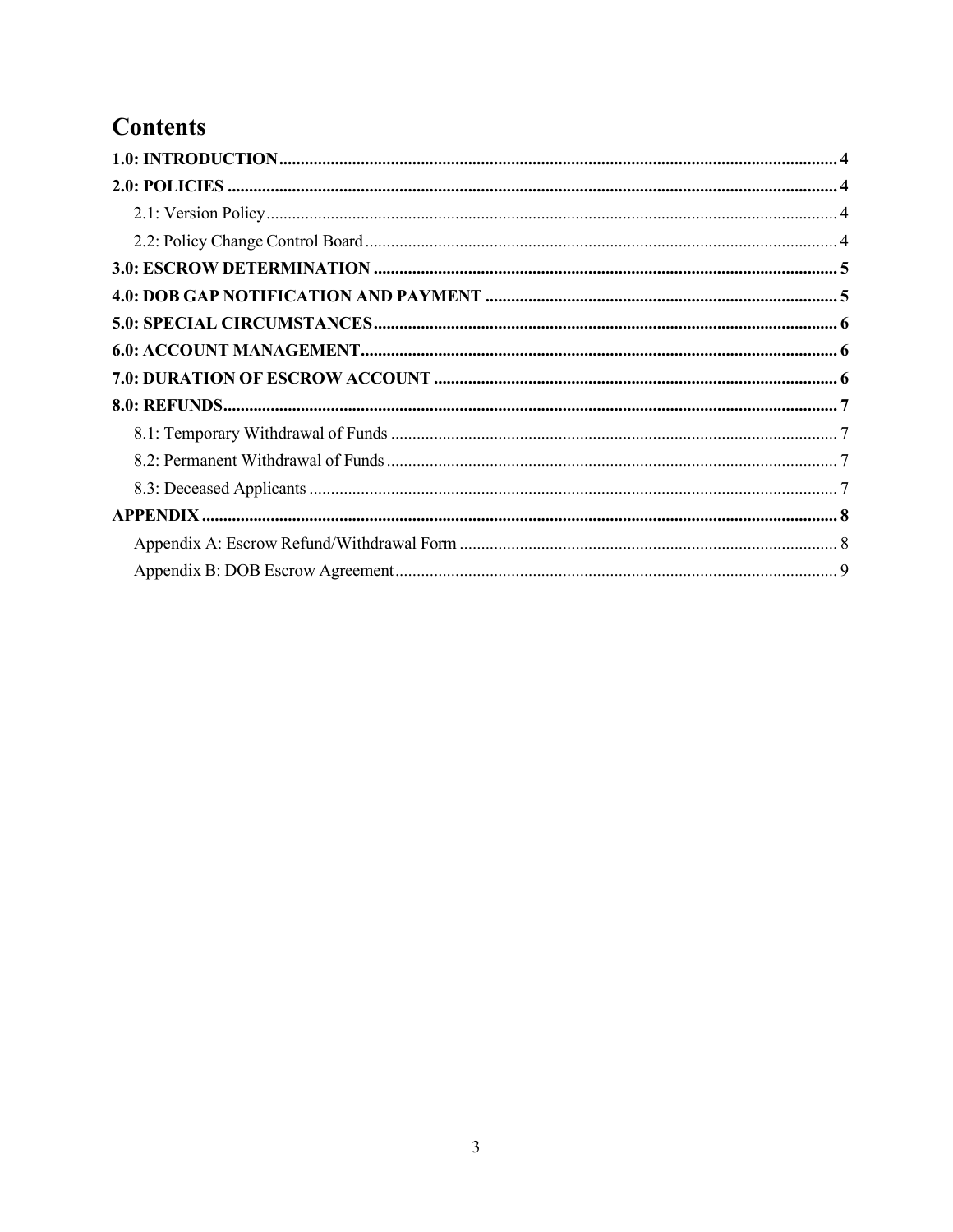#### <span id="page-3-0"></span>**1.0: INTRODUCTION**

The Robert T. Stafford Disaster Relief and Emergency Assistance Act (42 U.S.C. 5121-5207, as amended) and calculated in accordance with the Department of Housing and Urban Development's Federal Register notice FR-6169-N-01 that Homeowners meet all program eligibility requirements and criteria when a Duplication of Benefit has been established. This policy establishes the VIHFA CDBG-DR guidelines for the creation and maintenance of an Escrow account for applicants enrolled in a reconstruction or rehabilitation program. All Escrow Accounts shall be used to secure the balance of the applicant's Duplication of Benefits gap before providing grant assistance from any of the VI CDBG-DR programs.

#### <span id="page-3-1"></span>**2.0: POLICIES**

#### <span id="page-3-2"></span>**2.1: Version Policy**

Version history is tracked in the table on the title page, with notes regarding version changes. The dates of each publication are also tracked in this table. The first version of this document is 1.0.

Substantive changes within this document that reflect a policy change will result in the issuance of a new version 2.0, an increase in the primary version number. Future policy changes will result in additional revision and the issuance of a new primary version number.

Non-substantive changes such as minor wording and editing, or clarification of existing policy that do not affect the interpretation or applicability of the policy will be included in minor version updates denoted by a sequential number increase behind the primary version number. Such changes would result in a version number such as 2.1, 2.2, etc.

#### <span id="page-3-3"></span>**2.2: Policy Change Control Board**

Policy reviews and changes for the VI CDBG-DR Duplication of Benefits Escrow are considered through a change control process. When policy clarifications, additions, or deletions are needed to more precisely define the rules by which the Program will operate, Program staff will submit a Policy Change Request Form or a Request for Decision Form for internal review by the Policy Change Control Board (PCCB). Within the PCCB, two members will separately perform a review to verify that all relevant information and any supporting documentation are included in the request. Upon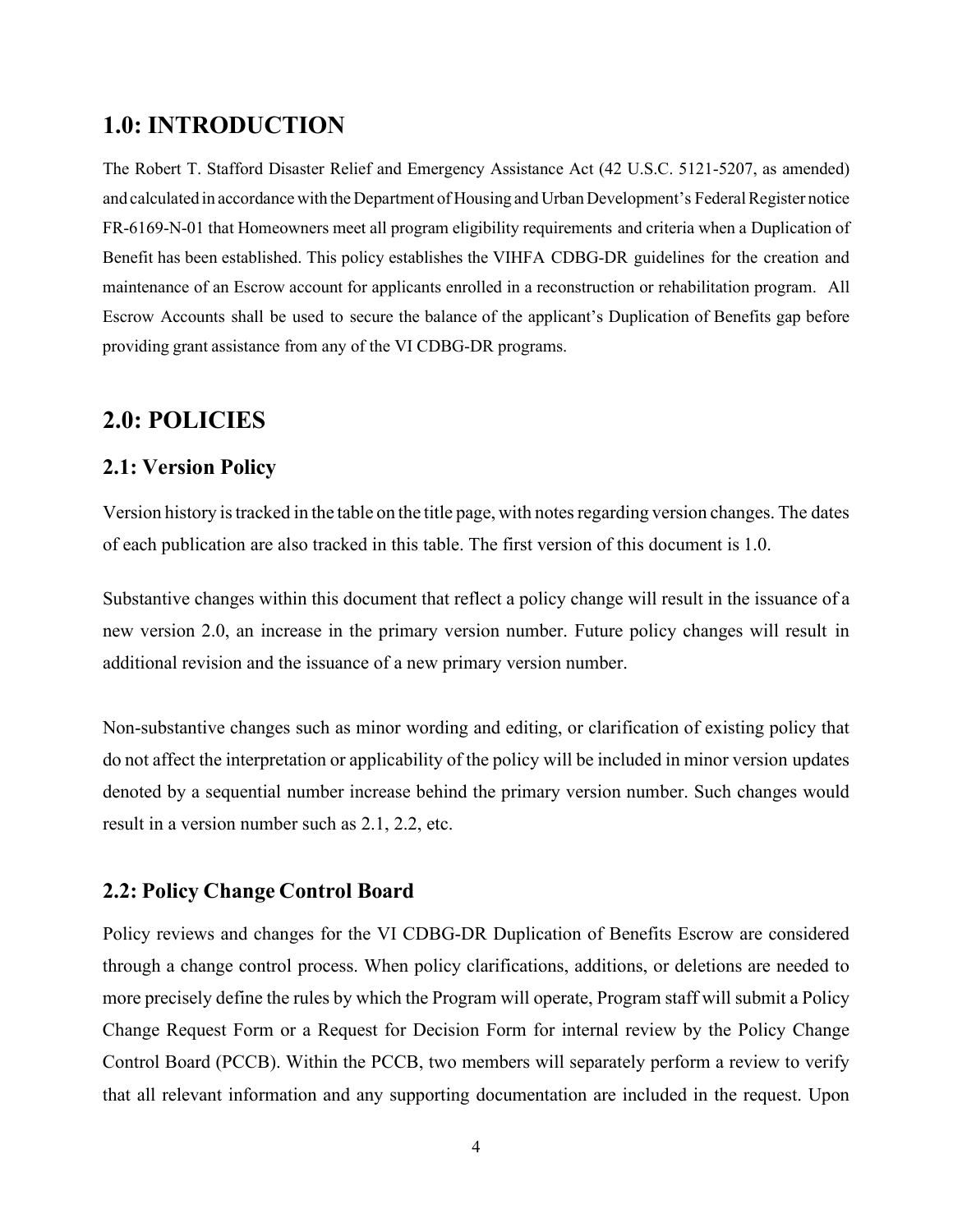PCCB concurrence by these two members that the request raises a policy issue, rather than a process issue, the Policy Change Request Form or Request for Decision is forwarded to the Policy Change Control Board for consideration. The requests are compiled and brought before the entire PCCB for a final policy change determination.

The PCCB is comprised of the Special Council for Disaster Recovery, the Senior Policy Manager, Senior Housing Managers, at least one Subject Matter Expert, and other program staff members representing Program leadership as needed.

The PCCB meets as needed to consider all pending requests and critical policy decisions.

## <span id="page-4-0"></span>**3.0: ESCROW DETERMINATION**

When a homeowner has requested assistance for physical repairs and they have not maximized the amount of assistance under their specific program category, the program must determine the unduplicated, maximum level of assistance. If a DOB gap is found, they are required to provide the exact amount into an Escrow Account prior to executing a Contract for rehabilitation or reconstruction.

The formula in Table 2 will be used to calculate the maximum available assistance.

#### **Table 2: Duplication of Benefits Formula**

| <b>DOB</b> Formula                                                                  |  |
|-------------------------------------------------------------------------------------|--|
| <b>Step 1:</b> Identify the total need for assistance prior to any assistance being |  |
|                                                                                     |  |
| provided.                                                                           |  |
| Step 2: Identify all potentially duplicative assistance received or to be received. |  |
| <b>Step 3:</b> Deduct assistance determined to be duplicative.                      |  |
| Step 4: Determine the maximum eligible award (Step 1 minus Step 3).                 |  |
| <b>Step 5:</b> Determine the Program cap (if applicable).                           |  |
| Step 6: Determine a final Program award (cannot exceed the program cap).            |  |

## <span id="page-4-1"></span>**4.0: DOB GAP NOTIFICATION AND PAYMENT**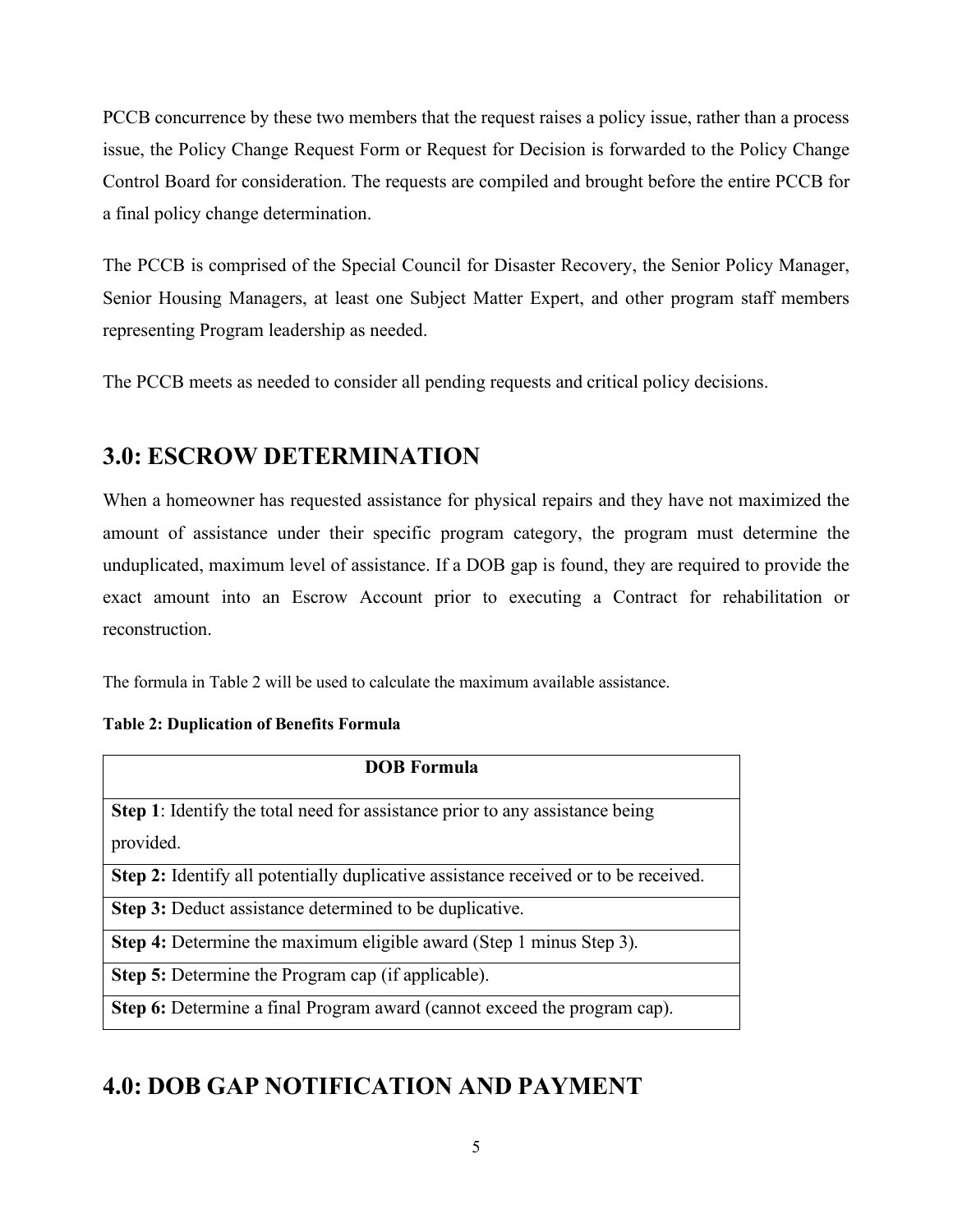Applicants will be notified in writing of their DOB gap amount by the VIHFA. The applicant will be allotted a 90-day period to provide a certified check or money order to the Case Management firm with the exact amount of escrow being requested from the date of the DOB Notification letter. NO PERSONAL CHECKS WILL BE ACCEPTED. At that time an Escrow Agreement will be completed, signed, and notarized by the applicant. If an applicant is unable to provide the DOB funds within the 90-day period, the applicant will be deemed inactive.

#### <span id="page-5-0"></span>**5.0: SPECIAL CIRCUMSTANCES**

Certain circumstances may arise where a third party provides the Escrowed funding on behalf of the applicant. The program will accept these funds from the following sources:

- Heirs to the estate as evidenced by a Judgment Order issued by the Court upon the Adjudication of a Last Will and Testament.
- Charitable Donations from a legitimate  $501(c)(3)$  nonprofit organization.
- Documented gifts from friends and relatives.
- Any Escrowed funds provided by the identified sources must be supplemented with supporting documentation confirming their status, along with a completed and notarized consent form/affidavit from the applicant permitting the payment of the Escrowed funds on their behalf.

#### <span id="page-5-1"></span>**6.0: ACCOUNT MANAGEMENT**

Two separate non-interest-bearing bank accounts will be established by the VIHFA to hold all escrowed funds received from applicants of the Homeowner and Rental rehabilitation programs. The escrowed funds are to be used solely for an applicant's payment of duplication of benefits gap. The Accounting and Collections Division of VIHFA will be responsible for the day-to-day management of the escrow accounts.

#### <span id="page-5-2"></span>**7.0: DURATION OF ESCROW ACCOUNT**

The Escrow Account will remain open until all the work attributed to the Applicant(s) DOB contribution to the Project is completed, inspected, and approved by the VIHFA CDBG-DR Construction and Management Division. Upon receipt of such approval, in writing, the VIHFA CDBG-DR will release Escrow Funds to the Contractor in accordance with the Grant Agreement and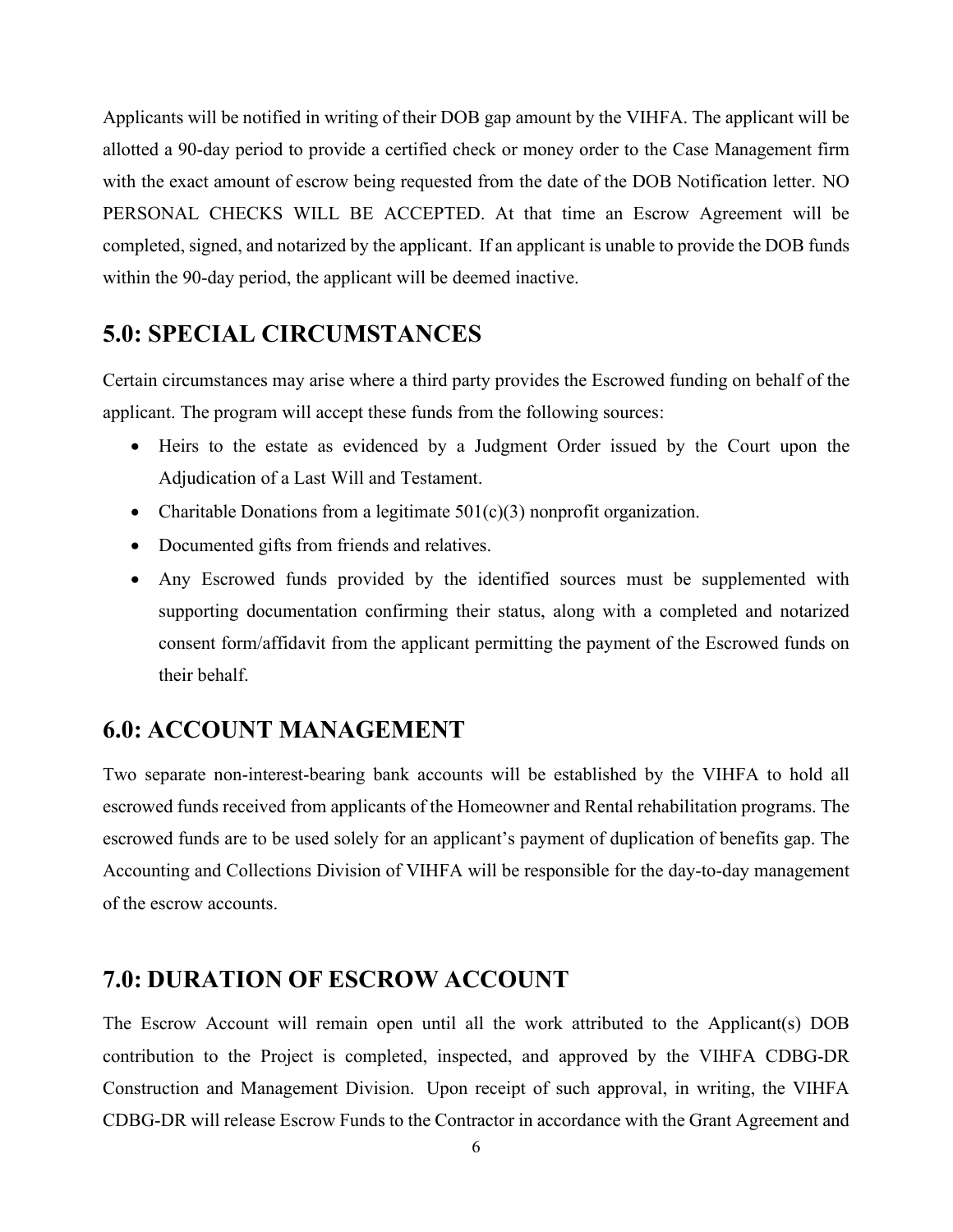Program Policies and Procedures. Escrowed Funds must be disbursed to the Contractor before any funds from the Grant Award are disbursed.

#### <span id="page-6-0"></span>**8.0: REFUNDS**

Escrow refunds will be processed and returned within 60 days of the applicant's request for a refund. The applicant will be required to complete an Escrow Refund/Withdrawal Request Form (Appendix A) and submit it to the Case Management firm. The Case Management Firm will complete an analysis and forward all documents, including the notarized DOB Escrow Acknowledgement Letter (Appendix B), to the VIHFA Accounting Division. Payment receipts will be mailed to Applicants within 10 working days of payment being received.

#### <span id="page-6-1"></span>**8.1: Temporary Withdrawal of Funds**

Should an applicant decide to withdraw their funds from the escrow account but remain active in the Program, the applicant will be required to provide a monthly bank account statement to the Program. The bank statement should reflect the amount of funds required by the Program to cover any duplication of benefits established during the DOB calculation. Funds shall remain the applicant's bank account until the execution of a construction contract for the repair of the applicant's home.

#### <span id="page-6-2"></span>**8.2: Permanent Withdrawal of Funds**

Should an applicant decide to withdraw from the Program entirely, their escrowed funds will be refunded, and their application closed.

### <span id="page-6-3"></span>**8.3: Deceased Applicants**

If an applicant passes away while their DOB funds are still in the Escrow Account, the rehabilitation work on the deceased applicant's home will be halted until a determination is made regarding the return of the funds to the adjudicated heirs of the applicant's Estate or the continuation of the work upon the issuance of the Judgment Order issued by the Court following the Probate of the applicant's Estate.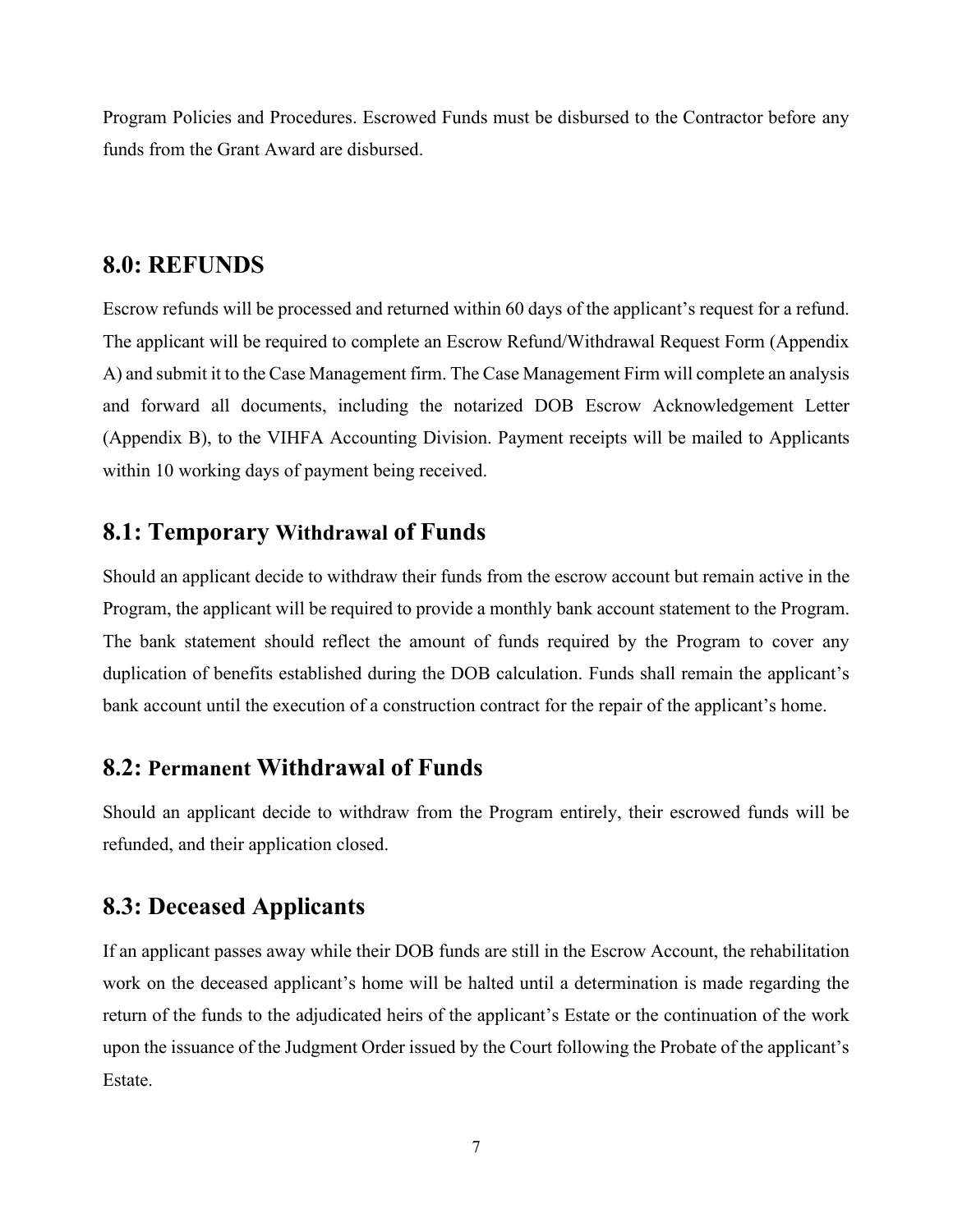# <span id="page-7-1"></span><span id="page-7-0"></span>**APPENDIX Appendix A: Escrow Refund/Withdrawal Form**

| VI CDBG-DR DUPLICATION OF BENEFITS (DOB) ESCROW WITHDRAWAL REQUEST |                                                                                                                                                                                                                                |  |  |  |
|--------------------------------------------------------------------|--------------------------------------------------------------------------------------------------------------------------------------------------------------------------------------------------------------------------------|--|--|--|
| ALL CHECKS WILL BE MAILED OR HAND-DELIVERED TO CLAIMANTS.          | This form must be completed to request a temporary or permanent withdrawal of escrowed funds.                                                                                                                                  |  |  |  |
|                                                                    | Claimant's Case Number.<br>Escrow Refund Amount:                                                                                                                                                                               |  |  |  |
|                                                                    | Claimant's Name: Name: Name: Name: Name: Name: Name: Name: Name: Name: Name: Name: Name: Name: Name: Name: Name: Name: Name: Name: Name: Name: Name: Name: Name: Name: Name: Name: Name: Name: Name: Name: Name: Name: Name: N |  |  |  |
|                                                                    |                                                                                                                                                                                                                                |  |  |  |
|                                                                    |                                                                                                                                                                                                                                |  |  |  |
|                                                                    | <b>For Permanent Withdrawals</b>                                                                                                                                                                                               |  |  |  |
| To Whom It May Concern:                                            |                                                                                                                                                                                                                                |  |  |  |
|                                                                    | I am requesting to permanently withdraw from the EnVIsion Tomorrow Homeowner Rehabilitation/Rental Rehabilitation Program                                                                                                      |  |  |  |
|                                                                    | and I am requesting a refund in the amount of \$____________________ for the Duplication of Benefits paid for the repair of my home                                                                                            |  |  |  |
|                                                                    | located at 1000 million and 1000 million and 1000 million and 1000 million and 1000 million and 1000 million and 1000 million and 1000 million and 1000 million and 1000 million and 1000 million and 1000 million and 1000 mi |  |  |  |
|                                                                    | program of all obligations associated with the repair of my home and by accepting this refund, I will no longer be a part of the                                                                                               |  |  |  |
| EnVIsion Tomorrow Program.                                         |                                                                                                                                                                                                                                |  |  |  |
|                                                                    |                                                                                                                                                                                                                                |  |  |  |
| Applicant's Name (Printed)                                         | Date                                                                                                                                                                                                                           |  |  |  |
|                                                                    |                                                                                                                                                                                                                                |  |  |  |
| Applicant's Name (Signed)                                          |                                                                                                                                                                                                                                |  |  |  |
|                                                                    | <b>For Temporary Withdrawals</b>                                                                                                                                                                                               |  |  |  |
| To Whom It May Concern:                                            |                                                                                                                                                                                                                                |  |  |  |
|                                                                    |                                                                                                                                                                                                                                |  |  |  |
|                                                                    | EnVIsion Tomorrow Homeowner Rehabilitation/ Rental Rehabilitation Program for the repair of my home located at                                                                                                                 |  |  |  |
|                                                                    | . I understand that to remain in the Program, I am obligated to hold the withdrawn                                                                                                                                             |  |  |  |
| repair of my home.                                                 | funds in a bank account and provide monthly bank statements to the Program until a construction agreement is executed for the                                                                                                  |  |  |  |
|                                                                    |                                                                                                                                                                                                                                |  |  |  |
| Applicant's Name (Printed)                                         | Date                                                                                                                                                                                                                           |  |  |  |
|                                                                    |                                                                                                                                                                                                                                |  |  |  |
| Applicant's Name (Signed)                                          |                                                                                                                                                                                                                                |  |  |  |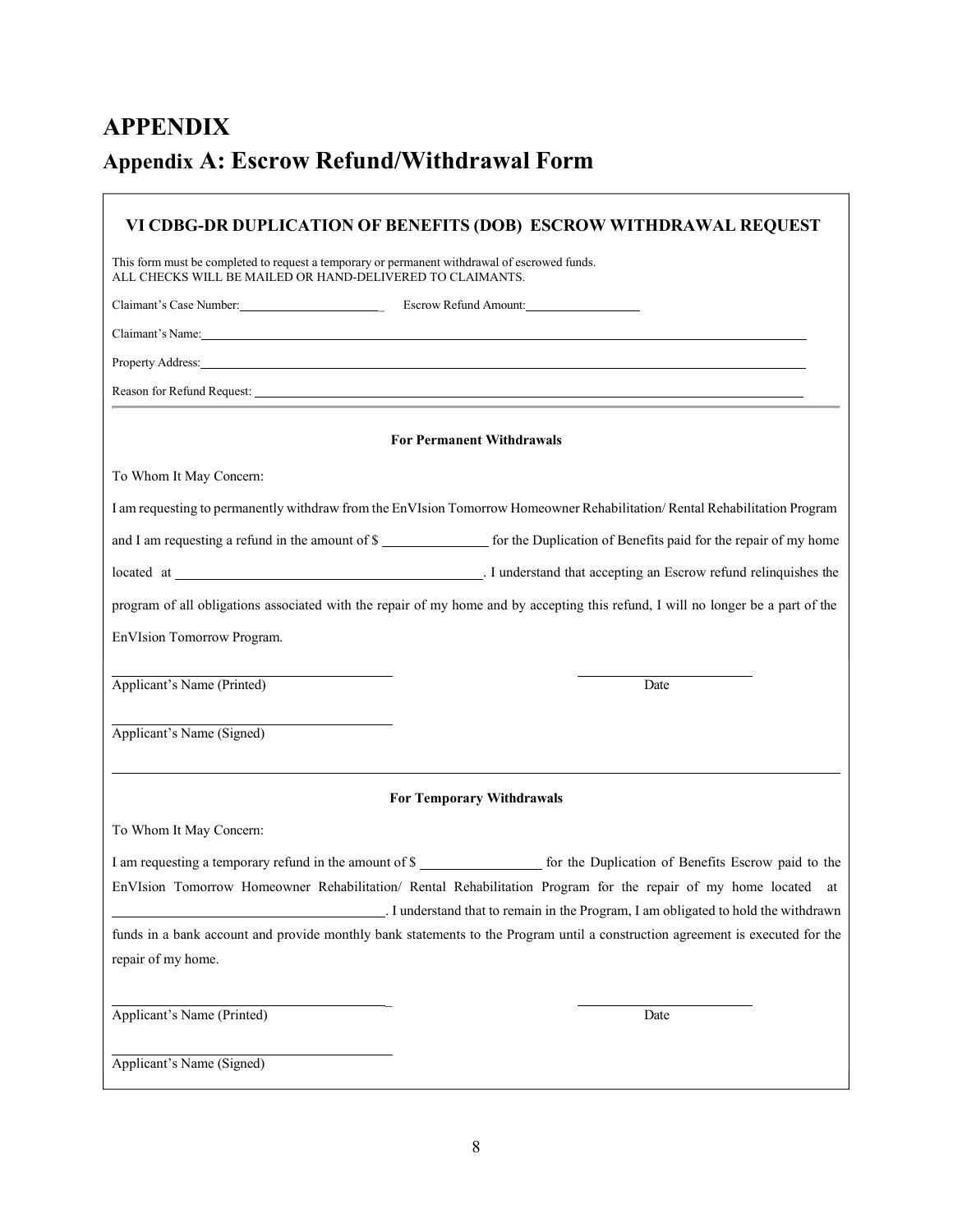### <span id="page-8-0"></span>**Appendix B: DOB Escrow Agreement**



**Community Development Block Grant – Disaster Recovery 4605 Tutu Park Mall Suite 102A St. Thomas VI 00802** 

> **6081 Castle Coakley Suite 4 Christiansted VI 00820 Telephone – 888-239-3327**

## **Duplication of Benefits Escrow Agreement**

This ESCROW AGREEMENT (the "Agreement"), made and entered into this day of , 20 , by and between hereinafter referred to as "Homeowner(s)" or "Applicant(s)," having a mailing address and the Virgin Islands Housing Finance Authority Community Disaster Block Grant Disaster Recovery EnVIsion Tomorrow Program (CDBG-DR).

WHEREAS, the United States Virgin Islands (the "USVI") has established the Community Disaster Block Grant (VI CDBG-DR) through a United States Department of Housing and Urban Development Community Development Block Grant for Disaster Recovery ("CDBG-DR"). Program funds were allocated to the USVI through grant funding by the Housing and Urban Development through Congressional approved Supplemental Appropriations for Disaster Relief Requirements, 2017 (Pub. L. 115-56) on September 8, 2017, which made available \$7.39 billion in Community Development Block Grant Disaster Recovery funds to assist in long-term recovery from 2017 disasters and on February 9, 2018, Congress approved a bill appropriating an additional \$28 billion CDBG-DR funds, of which \$11 billion was set aside to address the remaining unmet needs including those of the U.S. Virgin Islands and Puerto Rico from Hurricane Maria;

WHEREAS, the implementation of the CDBG-DR Program in the USVI is the responsibility of the Virgin Islands Housing Finance Authority.

WHEREAS, in accordance with the Stafford Act for CDBG-DR grantees, VI CDBG-DR EnVIsion Tomorrow Program calculates any Duplication of Benefits ("DOB") received by Program Applicant(s) from the Federal Emergency Management Agency ("FEMA"), the Small Business Administration ("SBA"), insurance companies, nonprofits, or other sources. Any funds already received by the Applicant(s) for disaster-related property damage from these other sources must be deducted from the Grant Award as DOB;

WHEREAS, the Applicant(s) applied for and have been approved for assistance from the Program. In the Program application Applicant(s) provided, among other things, information regarding household income, demographics, and funds received for disaster relief assistance from other sources (e.g., insurance, the Federal Emergency Management Agency ("FEMA"), the Small Business Administration ("SBA"), nonprofits, etc.) that EnVIsion Tomorrow Program has relied on in determining the Applicant's eligibility for, and the amount of, Program assistance to be awarded;

WHEREAS, to remain eligible for the Program, Applicant(s) are required to place any DOB in a non-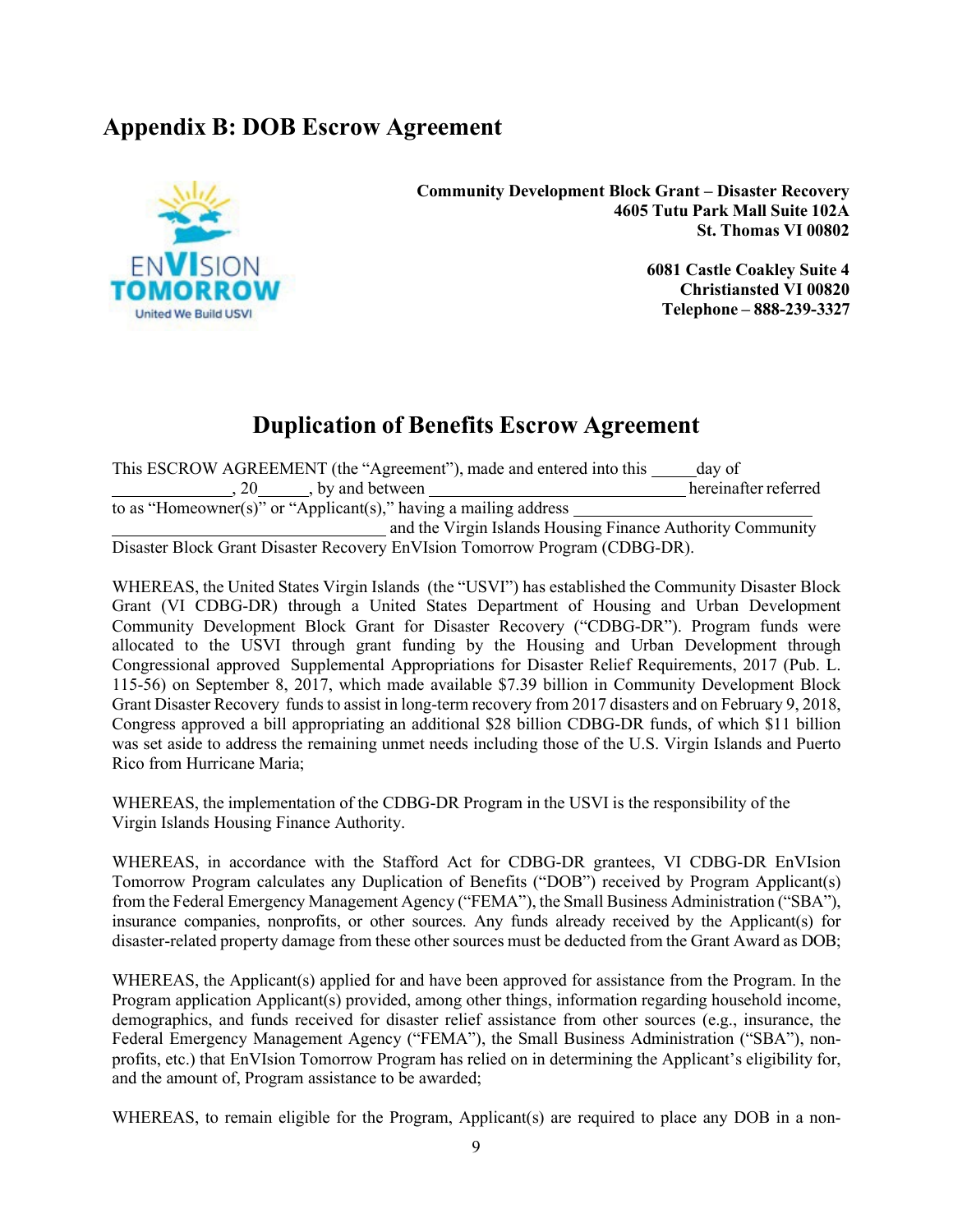interest-bearing escrow account controlled by the State ("Escrow Account"), and escrow funds are released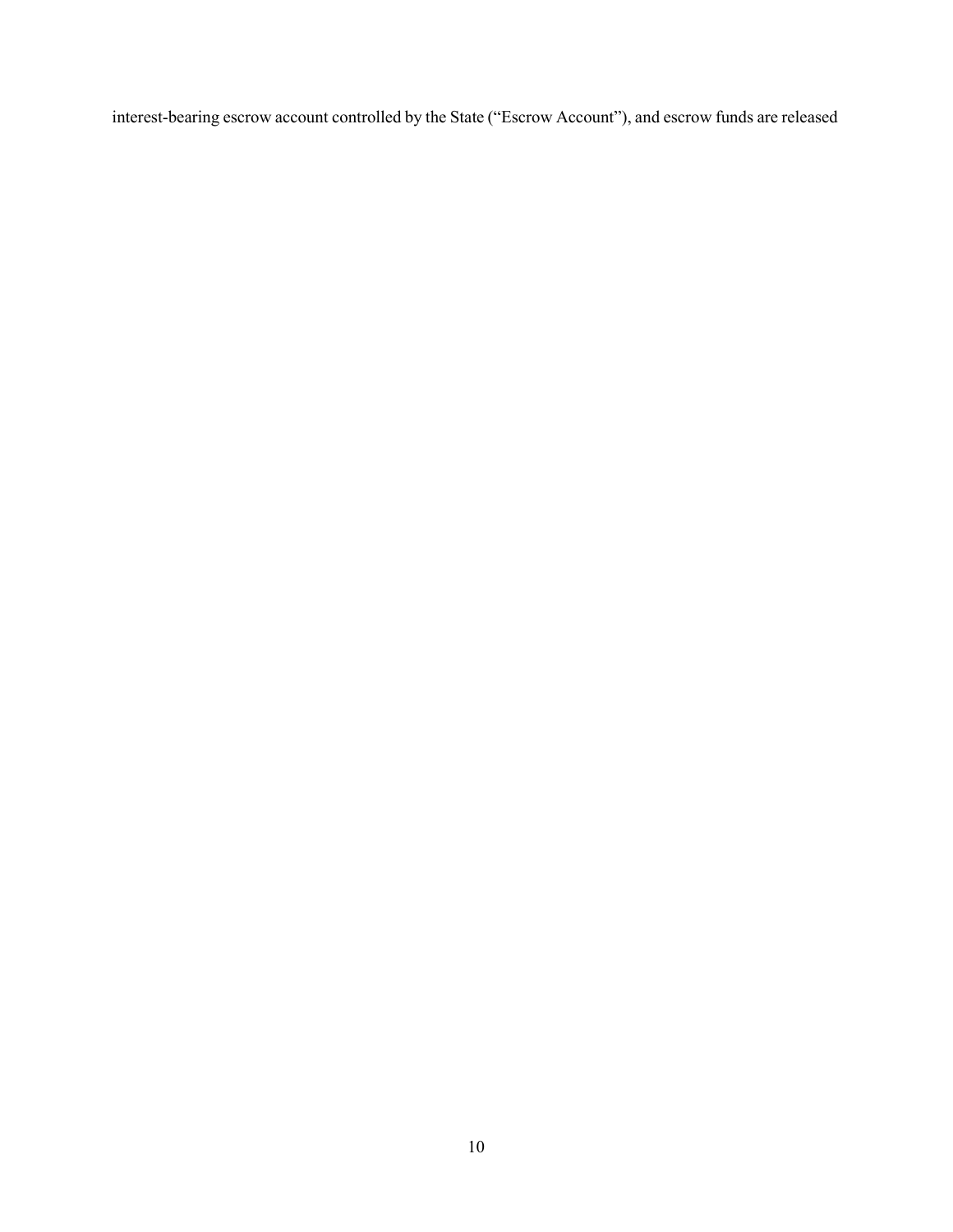to the Contractor performing work on the Applicant(s)' property pursuant to Program Policies and Procedures;

WHEREAS, pursuant to the Homeowner Grant Agreement, Program Policies and Procedures, and all other Program documents incorporated herein by reference, EnVIsion Tomorrow shall hold Applicant(s)' DOB in the amount of \$ , (the "Escrowed Funds") which sum will be held in accordance with the terms of this Agreement and the Grant Agreement.

NOW, THEREFORE, in consideration of the premises and other good and valuable considerations, the parties hereto covenant and agree as follows:

1. Escrow Account.

Applicant(s) shall provide the sum of  $\S$  (the "Escrow Amount") in the form of a cashier's check or money order within 90 days of the signing of the Escrow Agreement, payable to The Virgin Islands Housing Finance Authority. This amount will be held by the VIHFA in a noninterest-bearing Escrow Account, VIHFA being the signatory on the Escrow Account.

2. Duration of Escrow Account.

The Escrow Account will remain open until all the work attributed to the Applicant(s) DOB contribution to the Project is completed and inspected by the Program. Upon the EnVIsion Tomorrow review of the project, a written request will be forwarded to the VIHFA for the release of Escrow Funds to the Contractor. Escrow Funds must be disbursed to the Contractor before any funds from the Grant Award are disbursed, pursuant to the Grant Agreement and Program Policies and Procedures.

3. Deposit of Funds.

All cashier's checks, certified checks, or money orders sent to VIHFA by Applicant(s) under this Agreement will be processed for deposit in the normal course of business. VIHFA will ensure that such funds are deposited into a non-interest-bearing account with a federally insured bank. Escrow Funds shall only be disbursed upon EnVIsion Tomorrow's review of a written request for release of Escrow Funds from VI CDBG-DR to VIHFA. Escrowed funds will be held for no longer than 45 calendar days. If escrowed funds are held for longer than 45 calendar days, the Program shall request that the applicant submit a refund request form to have the funds placed in a bank account controlled by the applicant.

4. Disbursement of Funds.

Upon VIHFA review of a written authorization for the release of funds by EnVIsion Tomorrow, VIHFA will release the Escrow Funds to the Contractor directly. When the funds in the Escrow Account have been fully disbursed, the Grant Amount may then be disbursed as required by the payment schedule for the work being performed. All funds will be paid by VIHFA to the designated prequalified and authorized Contractor during the rehabilitation, elevation, or reconstruction of the damaged property in accordance with the Grant Agreement, Program Policies and Procedures, and any other Program agreements. VIHFA has the right to issue written payment authorizations for a Contractor where it has been determined that work has been completed in accordance with the Scope of Work and any approved Change Order(s) regardless of an assertion by Applicant(s) that the work has not been completed. Payment instructions from EnVIsion Tomorrow must be delivered to VIHFA at least 24 hours before requested disbursement or sent by electronic mail. VIHFA shall disburse the Escrow Funds based upon the payment instructions received from VI CDBG-DR, and once the Escrow Account is fully disbursed, VIHFA shall be released and discharged from any further duty or obligation hereunder.

5. Indemnification.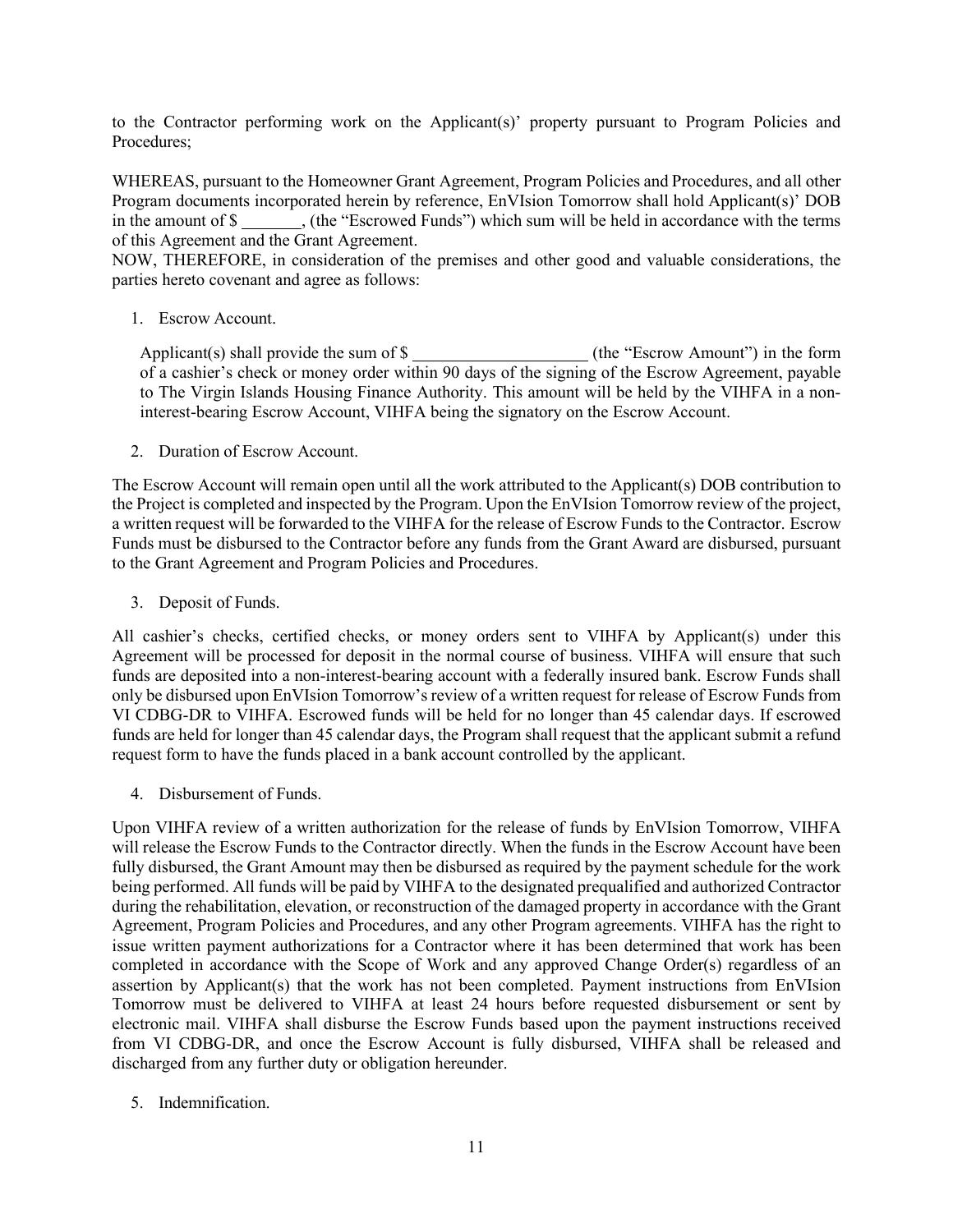The parties agree to indemnify and hold harmless the VIHFA from all claims, actions, causes, expenses, or damages incurred or in any way related to this Agreement or the release of all or a portion of the Escrow Funds or termination of the Escrow Account pursuant to the terms and conditions of this Agreement.

6. Entire Agreement.

This Agreement shall constitute the entire agreement between the parties with respect to the subject matter contained therein. Any prior understandings or contemporaneous agreements of any kind preceding the date of this Agreement shall not be binding upon the parties except to the extent incorporated herein by reference.

7. Modification of Agreement.

Any modification of this Agreement or additional obligations assumed by the parties in connection with this Agreement shall be binding only if evidenced in a writing signed by each party or an authorized representative of each party.

8. Time is of the essence of this Agreement.

It is specifically declared and agreed that time is of the essence in this Agreement.

9. Governing Law.

This Agreement is intended to be a contract under the laws of the United States Virgin Islands and all policies, procedures and program regulations and shall be governed thereby and construed in accordance therewith.

10. Headings.

The titles to the paragraphs of this Agreement are solely for the convenience of the parties and shall not be used to explain, modify, simplify, or aid in the interpretation of the provisions of this Agreement.

11. Binding.

 $ADPILOAPT$ 

The terms and provisions of this Agreement are for the benefit of the parties contained herein and their respective successors and assigns only. Nothing contained herein shall be deemed or construed to inure to the benefit of any other person or party, it is the express intent of the parties that no such persons shall be entitled to any of the benefits hereof, except as herein expressly provided.

IN WITNESS WHEREOF, the parties hereto have executed this Escrow Agreement as of the day, month, and year first above written.

| APPLICANT(S):                                   |                                                  |        |
|-------------------------------------------------|--------------------------------------------------|--------|
|                                                 | $\frac{1}{\sqrt{1-\frac{1}{2}}\sinh(\theta)}$    | (date) |
| BY: _____________________________(printed name) |                                                  |        |
| BY:                                             | $\qquad \qquad \text{(signature)} \qquad \qquad$ | (data) |
|                                                 |                                                  |        |